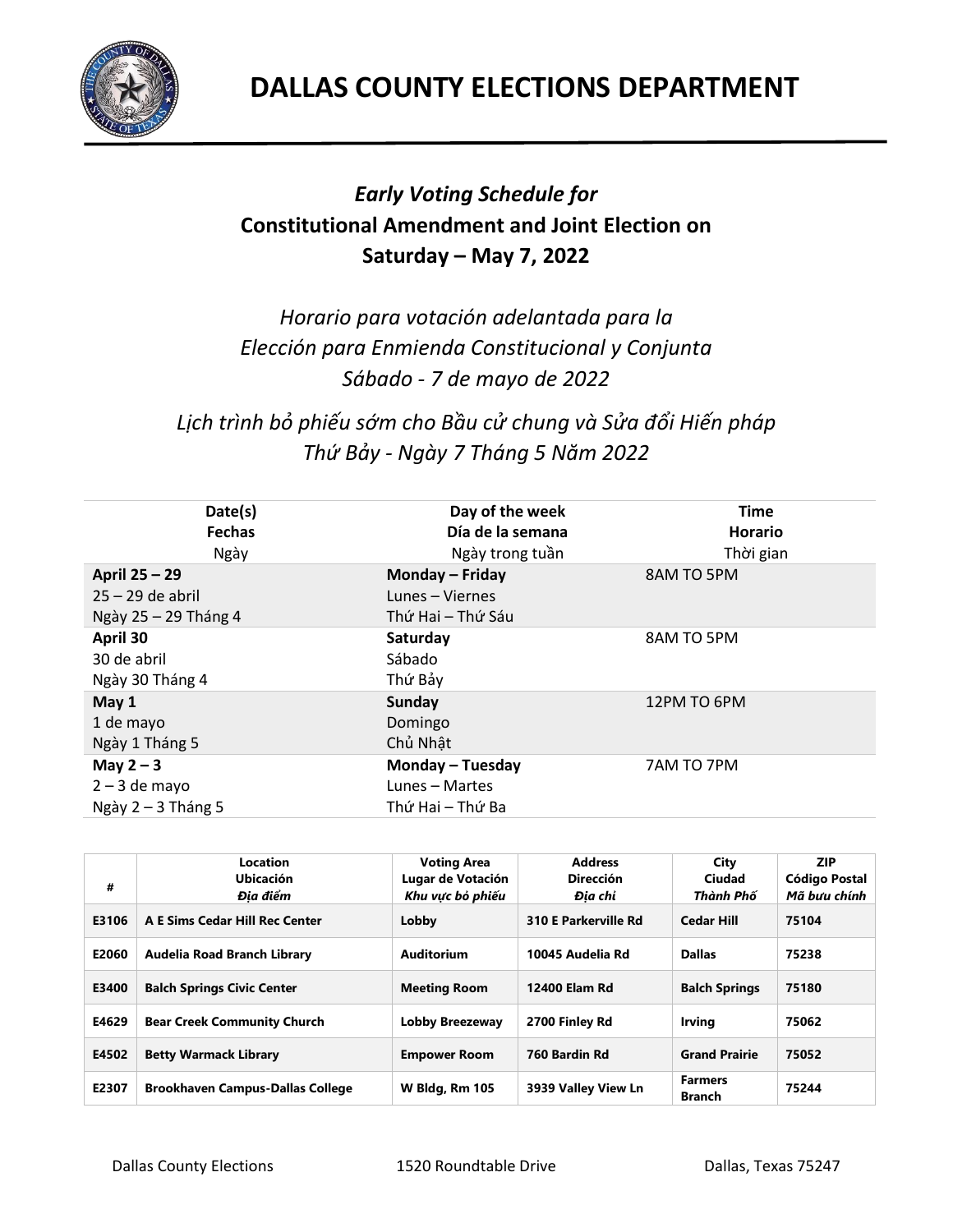| #     | Location<br><b>Ubicación</b><br>Đia điểm   | <b>Voting Area</b><br>Lugar de Votación<br>Khu vực bỏ phiếu | <b>Address</b><br><b>Dirección</b><br>Đia chỉ | City<br>Ciudad<br>Thành Phố     | <b>ZIP</b><br><b>Código Postal</b><br>Mã bưu chính |
|-------|--------------------------------------------|-------------------------------------------------------------|-----------------------------------------------|---------------------------------|----------------------------------------------------|
| E3072 | <b>Cedar Valley Campus-Dallas College</b>  | <b>Rm M105</b>                                              | 3030 N Dallas Ave                             | Lancaster                       | 75134                                              |
| E2805 | <b>Coppell Town Center</b>                 | Atrium                                                      | 255 E Parkway Blvd                            | Coppell                         | 75019                                              |
| E0003 | <b>Crosby Recreation Center</b>            | <b>Elm Fork Room</b>                                        | 1610 E Crosby Rd                              | <b>Carrollton</b>               | 75006                                              |
| E0004 | <b>Dallas County Elections Dept</b>        | <b>Vote Center</b>                                          | 1460 Round Table Dr.                          | <b>Dallas</b>                   | 75247                                              |
| E0001 | <b>MLK Recreation Center</b>               | Gym                                                         | 2901 Pennsylvania Ave                         | <b>Dallas</b>                   | 75215                                              |
| E3605 | <b>Disciple Central Community Church</b>   | Youth Room 104                                              | 901 N Polk St                                 | <b>Desoto</b>                   | 75115                                              |
| E3202 | <b>Duncanville Library</b>                 | <b>MTG RM 1-3</b>                                           | <b>201 James Collins Blyd</b>                 | <b>Duncanville</b>              | 75116                                              |
| E1303 | <b>Eastfield Campus-Dallas College</b>     | <b>C Building Lobby</b>                                     | 3737 Motley Dr                                | <b>Mesquite</b>                 | 75150                                              |
| E3007 | <b>El Centro Campus-Dallas College</b>     | <b>C Bldg, Student</b><br>Center                            | 801 Main St                                   | <b>Dallas</b>                   | 75202                                              |
| E2305 | <b>Farmers Branch Manske Library</b>       | <b>Meeting Room</b>                                         | 13613 Webb Chapel Rd                          | <b>Farmers</b><br><b>Branch</b> | 75234                                              |
| E4512 | <b>Fiscal Administration Bldg-GP</b>       | <b>Back Entrance,</b><br><b>First Room</b>                  | 326 W Main St                                 | <b>Grand Prairie</b>            | 75050                                              |
| E1301 | <b>Florence Recreation Center</b>          | <b>Event Center</b>                                         | 2501 Whitson Way                              | <b>Mesquite</b>                 | 75150                                              |
| E2052 | <b>Fretz Park Library</b>                  | <b>Black Box Theater</b>                                    | 6990 Belt Line Rd                             | <b>Dallas</b>                   | 75254                                              |
| E3064 | <b>Friendship West Baptist Church</b>      | <b>Banquet Hall</b><br><b>Foyer</b>                         | 2020 W Wheatland Rd                           | <b>Dallas</b>                   | 75232                                              |
| E1708 | <b>Garland Center-Dallas College</b>       | <b>Conference Room</b><br>A/B/C                             | 675 W Walnut St                               | Garland                         | 75040                                              |
| E3008 | George L. Allen Sr. Courts Bldg            | <b>Main Lobby</b>                                           | <b>600 Commerce St</b>                        | <b>Dallas</b>                   | 75202                                              |
| E4086 | <b>Grauwyler Park Recreation Center</b>    | Gym B                                                       | 7780 Harry Hines Blvd                         | <b>Dallas</b>                   | 75235                                              |
| E1116 | <b>Harry Stone Recreation Center</b>       | <b>Multi-Purpose</b><br><b>Room 104</b>                     | 2403 Millmar Dr                               | <b>Dallas</b>                   | 75228                                              |
| E3073 | <b>Highland Hills Library</b>              | Auditorium                                                  | 6200 Bonnie View Rd                           | <b>Dallas</b>                   | 75241                                              |
| E4642 | <b>Irving Arts Center</b>                  | Suite 200                                                   | 3333 N Macarthur                              | <b>Irving</b>                   | 75062                                              |
| E4607 | <b>Irving City Hall</b>                    | <b>Main Lobby</b>                                           | 825 W Irving Blvd                             | <b>Irving</b>                   | 75060                                              |
| E2407 | <b>Josey Ranch Lake Library</b>            | <b>Meeting Room</b>                                         | 1700 Keller Springs Rd                        | <b>Carrollton</b>               | 75006                                              |
| E3309 | <b>Lakeside Activity Center</b>            | Large Room                                                  | 101 Holley Park Dr                            | <b>Mesquite</b>                 | 75149                                              |
| E3809 | <b>Lancaster Veterans Memorial Library</b> | <b>Meeting Room</b>                                         | <b>1600 Veterans</b><br><b>Memorial Pkwy</b>  | Lancaster                       | 75134                                              |
| E1052 | <b>Lochwood Branch Library</b>             | Classrooms 1 & 2                                            | 11221 Lochwood Blvd                           | <b>Dallas</b>                   | 75218                                              |
| E2005 | <b>Marsh Lane Baptist Church</b>           | <b>Fellowship Hall</b>                                      | 10716 Marsh Ln                                | <b>Dallas</b>                   | 75229                                              |
| E4064 | <b>Martin Weiss Recreation Center</b>      | <b>Auditorium</b>                                           | 1111 Martindell Ave                           | <b>Dallas</b>                   | 75211                                              |
| E4050 | <b>Mountain Creek Library</b>              | <b>Auditorium</b>                                           | 6102 Mountain Creek<br>Pkwy                   | <b>Dallas</b>                   | 75249                                              |